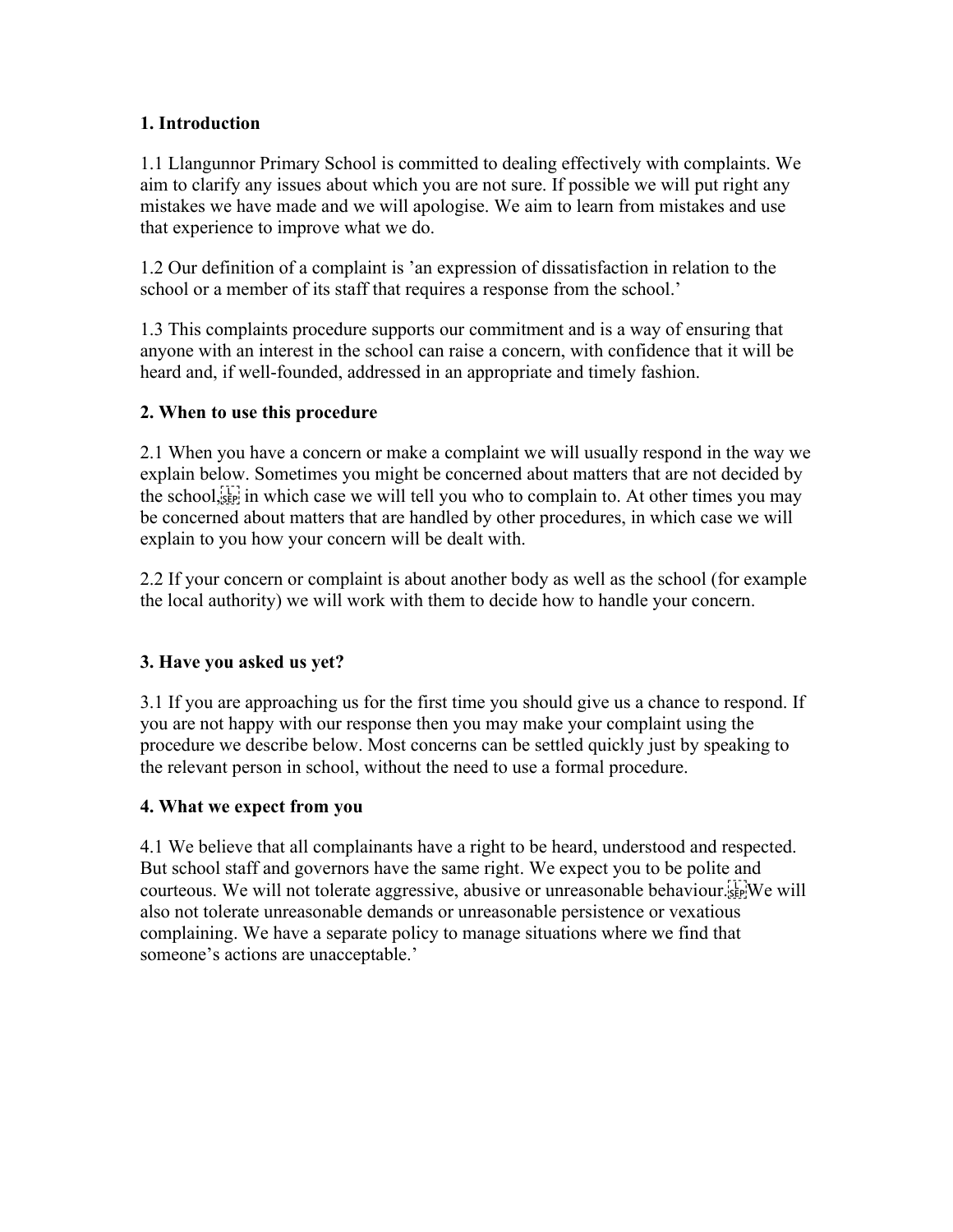## **5. Our approach to answering your concern or complaint**

5.1 We will consider all your concerns and complaints in an open and fair way.

5.2 At all times the school will respect the rights and feelings of those involved and make every effort to protect confidential information.

5.3 Timescales for dealing with your concerns or complaints may need to be extended following discussion with you.

5.4 We may ask for advice from the local authority or diocesan authority where appropriate.

5.5 Some types of concern or complaint may raise issues that have to be dealt with in another way (other than this complaints policy), in which case we will explain why this is so, and will tell you what steps will be taken.

5.6 The governing body will keep the records of documents used to investigate your concern or complaint for seven years after it has been dealt with. Records will be kept in school and reviewed by the governing body after seven years to decide if they need to be kept for longer.

5.7 Complaints that are made anonymously will be recorded but investigation will be at the discretion of the school depending on the nature of the complaint.

5.8 Where complaints are considered to have been made only to cause harm or offence to individuals or the school, the governing body will ensure that records are kept of the investigations that are made and what actions are taken, including the reasons for 'no action'.

## **6. Answering your concern or complaint**

6.1 The chart in Appendix A shows what may happen when you make a complaint or raise a concern. There are up to three Stages: A, B and C. Most complaints can be resolved at Stages A or B. You can bring a relative or companion to support you at any time during the process but you will be expected to speak for yourself. However, we recognise that when the complainant is a pupil it is reasonable for the companion to speak on their behalf and/or to advise the pupil.

6.2 As far as possible, your concern or complaint will be dealt with on a confidential basis. However, there could be occasions when the person dealing with your concern or complaint will need to consider whether anyone else within the school needs to know about your concern or complaint, so as to address it appropriately.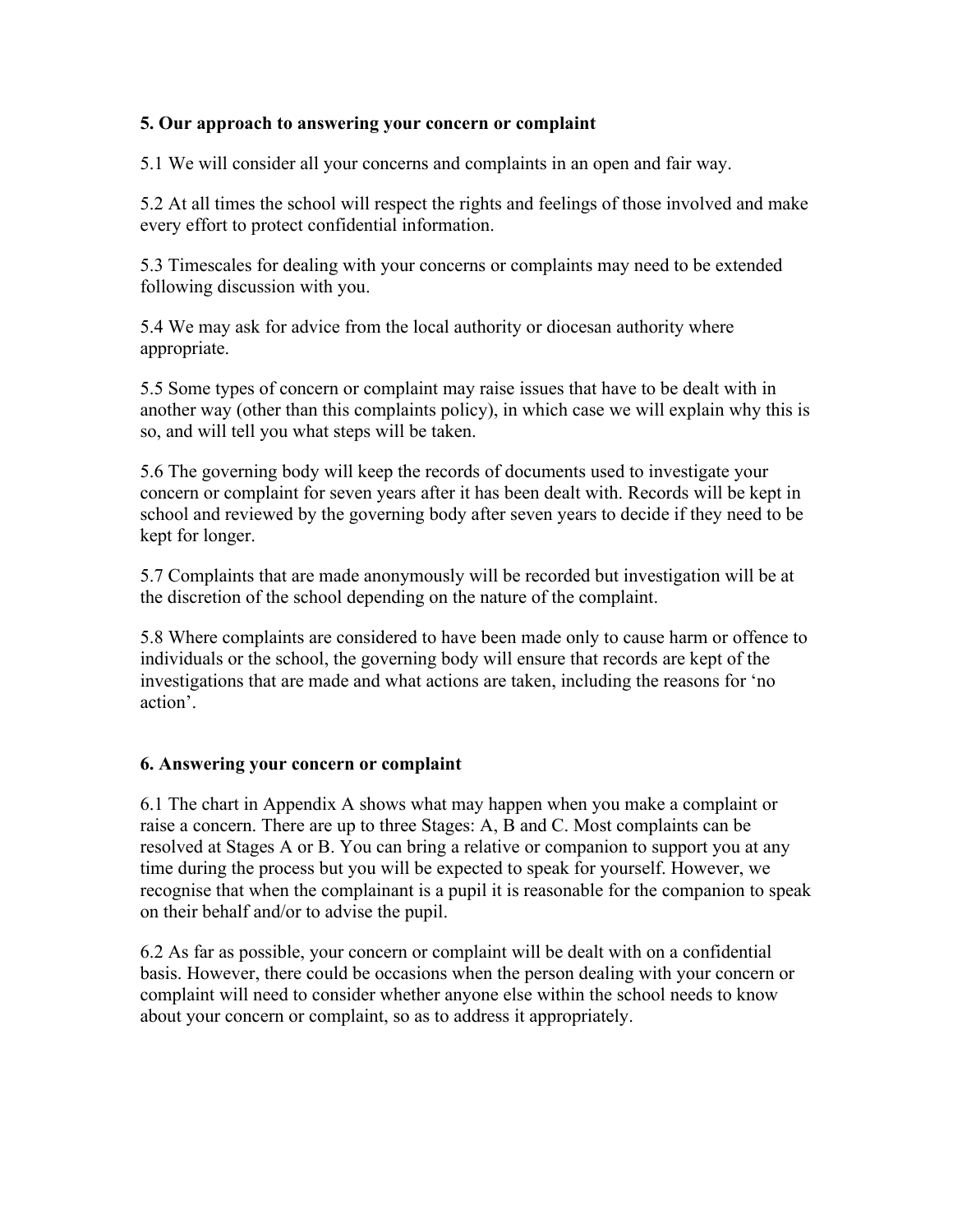6.3 If you are a pupil under 16 and wish to raise a concern or bring a complaint we will ask for your permission before we involve your parent(s) or carer(s). If you are a pupil under 16 and are involved in a complaint in any other way, we may ask your parent(s) or carer(s) to become involved and attend any discussion or interview with you.

## **Stage A**

6.4 If you have a concern, you can often resolve it quickly by talking to a teacher, headteacher, deputy headteacher, assistant headteacher or other staff member. You should raise your concern as soon as you can; normally we would expect you to raise your issue within 10 school days of any incident.

The longer you leave it the harder it might be for those involved to deal with it effectively.

6.5 If you are a pupil, you can raise your concerns with your school council representative, form tutor or a teacher chosen to deal with pupil concerns (as appropriate for the school). This will not stop you, at a later date, from raising a complaint if you feel that the issue(s) you have raised have not been dealt with properly.

6.6 We will try to let you know what we have done or are doing about your concern normally within 10 school days, but if this is not possible, we will talk to you and agree a revised timescale with you.

6.7 The person overseeing your concern or complaint will keep you informed of the progress being made. This person will also keep a log of the concern for future reference.

## **Stage B**

6.8 In most cases, we would expect that your concern is resolved informally. If you feel that your initial concern has not been dealt with appropriately you should put your complaint in writing to the headteacher.

6.9 We would expect you to aim to do **this within five school days of receiving a response to your concern as it is in everyone's interest to resolve a complaint as soon as possible**. There is also a form attached (**Appendix B**) that you may find useful. If you are a pupil we will explain the form to you, help you complete it and give you a copy.

6.10 If your complaint is about the headteacher, you should put your complaint in writing to the chair of governors, addressed to the school, to ask for your complaint to be investigated.

6.11 In all cases, the headteacher or deputy headteacher can help you to put your complaint in writing if necessary.

6.12 If you are involved in any way with a complaint, headteacher or deputy headteacher will explain what will happen and the sort of help that is available to you.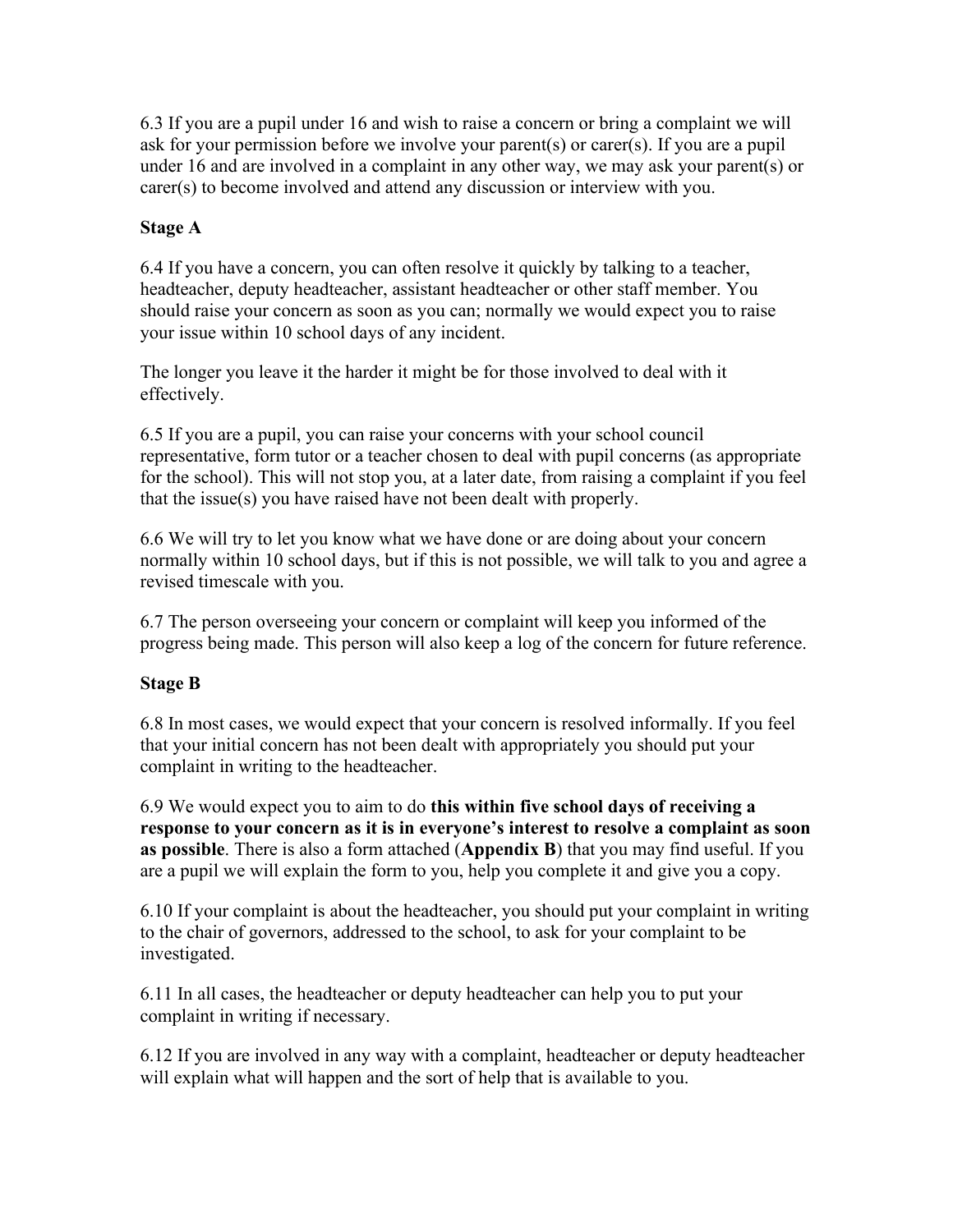6.13 Headteacher or deputy headteacher will invite you to discuss your complaint at a meeting. Timescales for dealing with your complaint will be agreed with you. We will aim to have a meeting with you and to explain what will happen, normally within 10 school days of receiving your letter. The school's designated person will complete the investigation and will let you know the outcome in writing within 10 school days of completion.

## **Stage C**

6.14 It is rare that a complaint will progress any further. However, if you still feel that your complaint has not been dealt with fairly, you should write, through the school's address, to the chair of governors setting out your reasons for asking the governing body's complaints committee to consider your complaint. You do not have to write down details of your whole complaint again.

6.15 If you prefer, instead of sending a letter or e-mail, you can talk to the chair of governors or [person designated by the school] who will write down what is discussed and what, in your own words, would resolve the problem. We would normally expect you to do this within five school days of receiving the school's response. You will  $\sum_{s \in \mathbb{N}}$  be asked to read the notes or will have the notes read back to you and then be asked to sign them as a true record of what was said. We will let you know how the complaint will be dealt with and will send a letter to confirm this. The complaints committee will normally have a meeting with you within 15 school days of receiving your letter.

6.16 The letter will also tell you when all the evidence and documentation to be considered by the complaints committee<sup>[11]</sup> must be received. Everyone involved will see the evidence and documentation before the meeting, while ensuring that people's rights to privacy of information are protected. The letter will also record what we have agreed with you about when and where<sup>[17]</sup> the meeting will take place and what will happen. The timescale may need to be changed, to allow for the availability of people,  $\frac{1}{2}$  the gathering of evidence or seeking advice. In this case, the person dealing with the complaint will agree a new meeting date with you.

6.17 Normally, in order to deal with the complaint as quickly as possible, the complaints committee will not reschedule the meeting more than once. If you ask to reschedule the meeting more than once, the committee may think it reasonable to make a decision on the complaint in your absence to avoid unnecessary delays.

6.18 We will write to you within 10 school days of the meeting explaining the outcome of the governing body's complaints committee's consideration.

6.19 We will keep records of all conversations and discussions for the purpose of future reference and review by the full governing body. These records will be kept for a minimum of seven years.

6.20 The governing body's complaints committee is the final arbiter of complaints.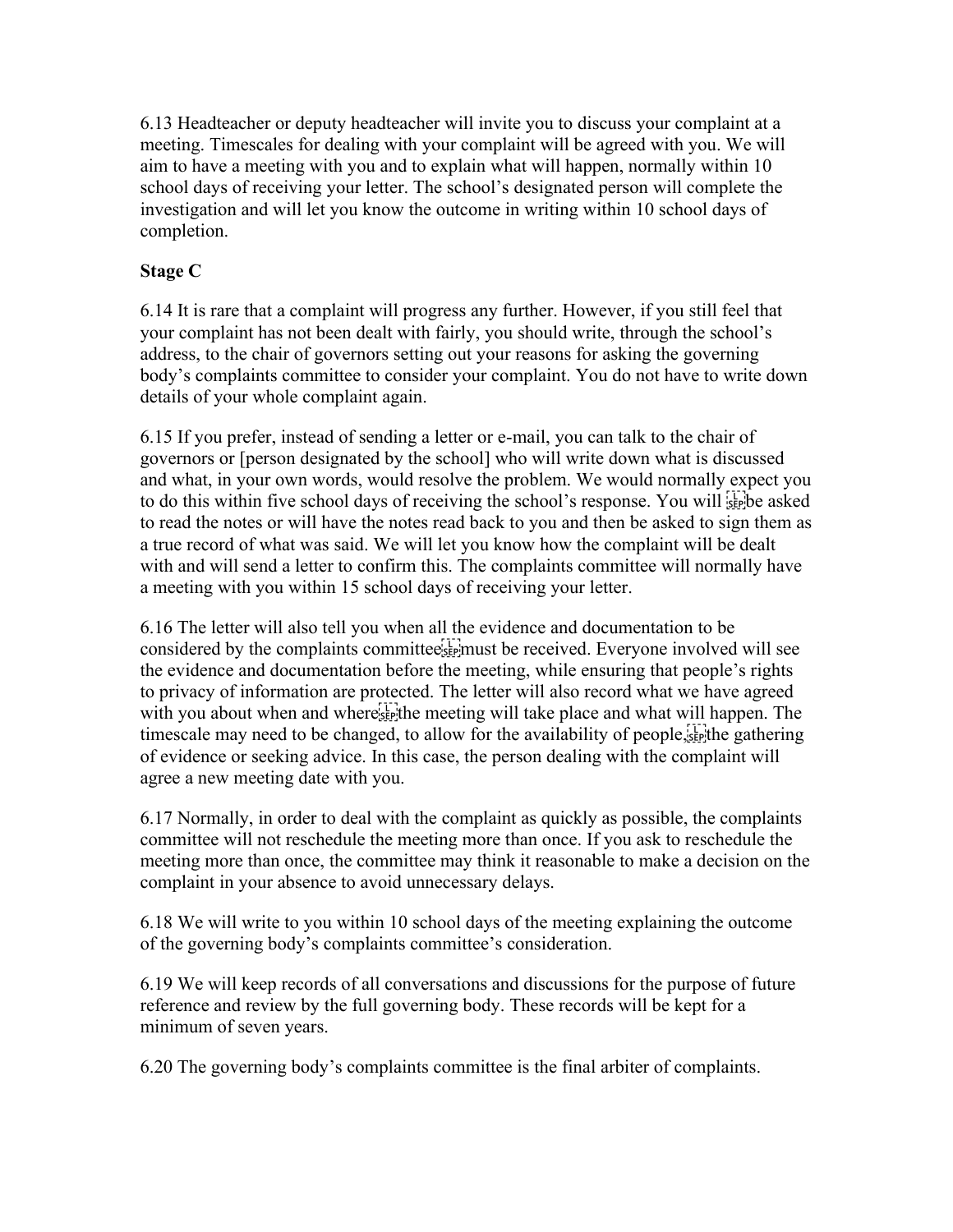## **7. Special circumstances**

7.1 Where a complaint is made about any of the following the complaints procedure will be applied differently.

- i. **A governor or group of governors** : The concern or complaint will be referred to the chair of governors for investigation. The chair may alternatively delegate the matter to another governor for investigation. Stage B onwards of the complaints procedure will apply.
- ii. The chair of governors or headteacher and chair of governors: **SEPP** Separate chair of governors will be informed and will investigate
it or may delegate it to another governor. Stage B onwards of the complaints procedure will apply.

iii. **Both the chair of governors and vice chair of governors:** The complaint will be referred to the clerk to the governing body who will inform the chair of the complaints committee. Stage C of the complaints procedure will then apply.

iv. **The whole governing body: EXPLARE COMPLANE TO THE COMPLANE OF STARE FOR THE VIOLET OF THE VIOLET STARE FOR THE UPS** governing body who will inform the headteacher, chair of governors,  $\sum_{s}$  local authority and, where appropriate, the diocesan authority. The authorities will usually agree arrangements with the governing body for independent investigation of the complaint.

v. **The headteacher :** The concern or complaint will be referred to the chair of governors who will undertake the investigation or may delegate it to another governor. Stage B onwards of the complaints procedure will apply.

7.2 In all cases the school and governing body will ensure that complaints are dealt with in an unbiased, open and fair way.

### **8. Our commitment to you**

8.1 We will take your concerns and complaints seriously and, where we have made mistakes, will try to learn from them.

8.2 If you need help to make your concerns known we will try and assist you. If you are a young person and need extra assistance the Welsh Government has established MEIC which is a national advocacy and advice helpline for children and young people. Advice and support can also be accessed from the Children's Commissioner for Wales.

8.3 The governing body has consulted with staff and pupils on this policy and will consult further if any amendments are made in the future.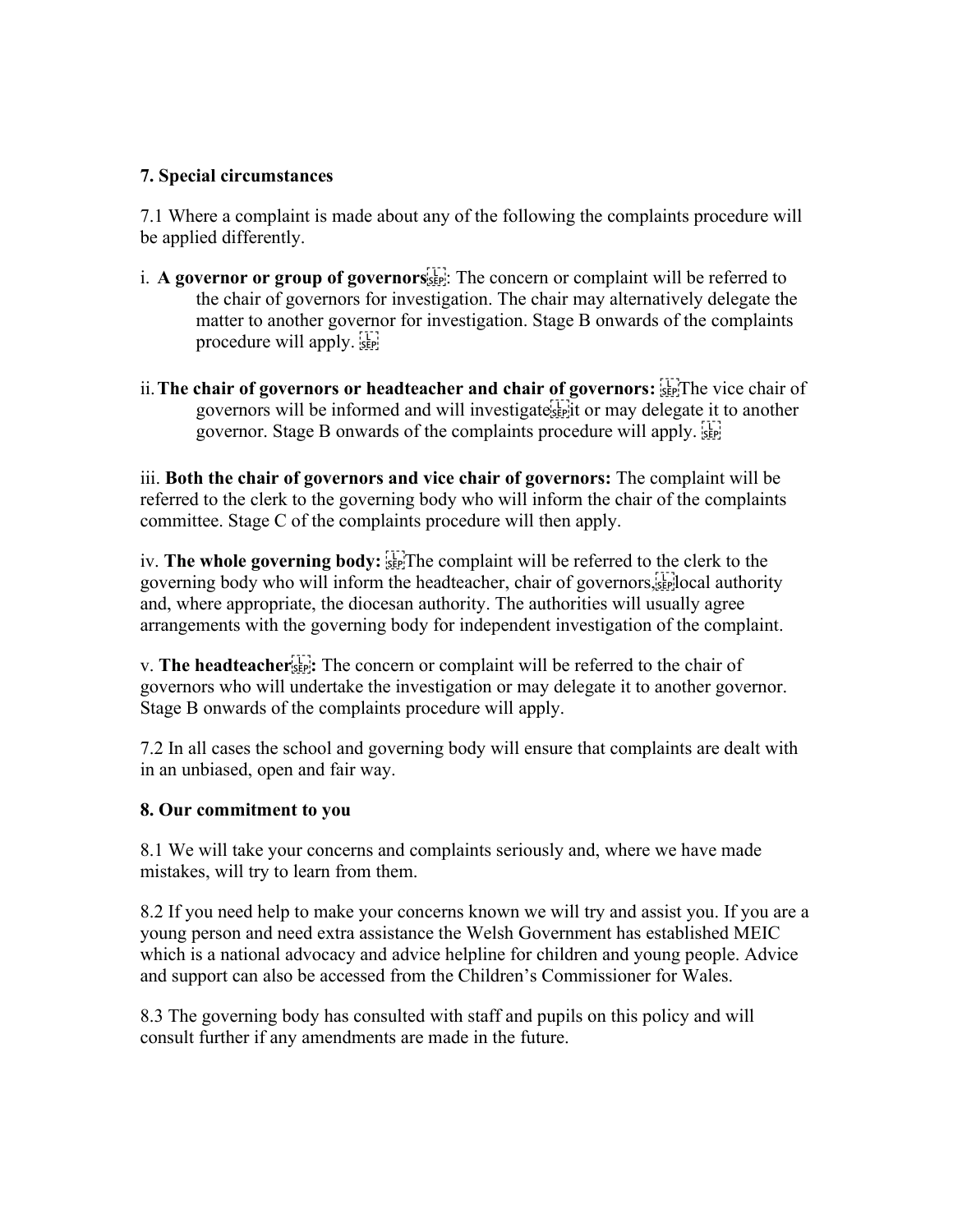Signed by chair of governors on behalf of the governing body:

....................................................................................................

Date approved: ............................................................................ (by full governing body)

Date of review: ......................................................................

Date sent to the local authority: ................................................ [there is no statutory requirement to do this, but it is good practice]

MEIC may be contacted by freephone: 0808 802 3456, or text: 84001. This service is operated 24 hours a day.

The Children's Commissioner for Wales can be contacted by freephone: 0808 801 1000 (Monday to Friday 9a.m. to 5p.m.), text: 80 800 (start your message with COM) or email: advice@childcomwales.org.uk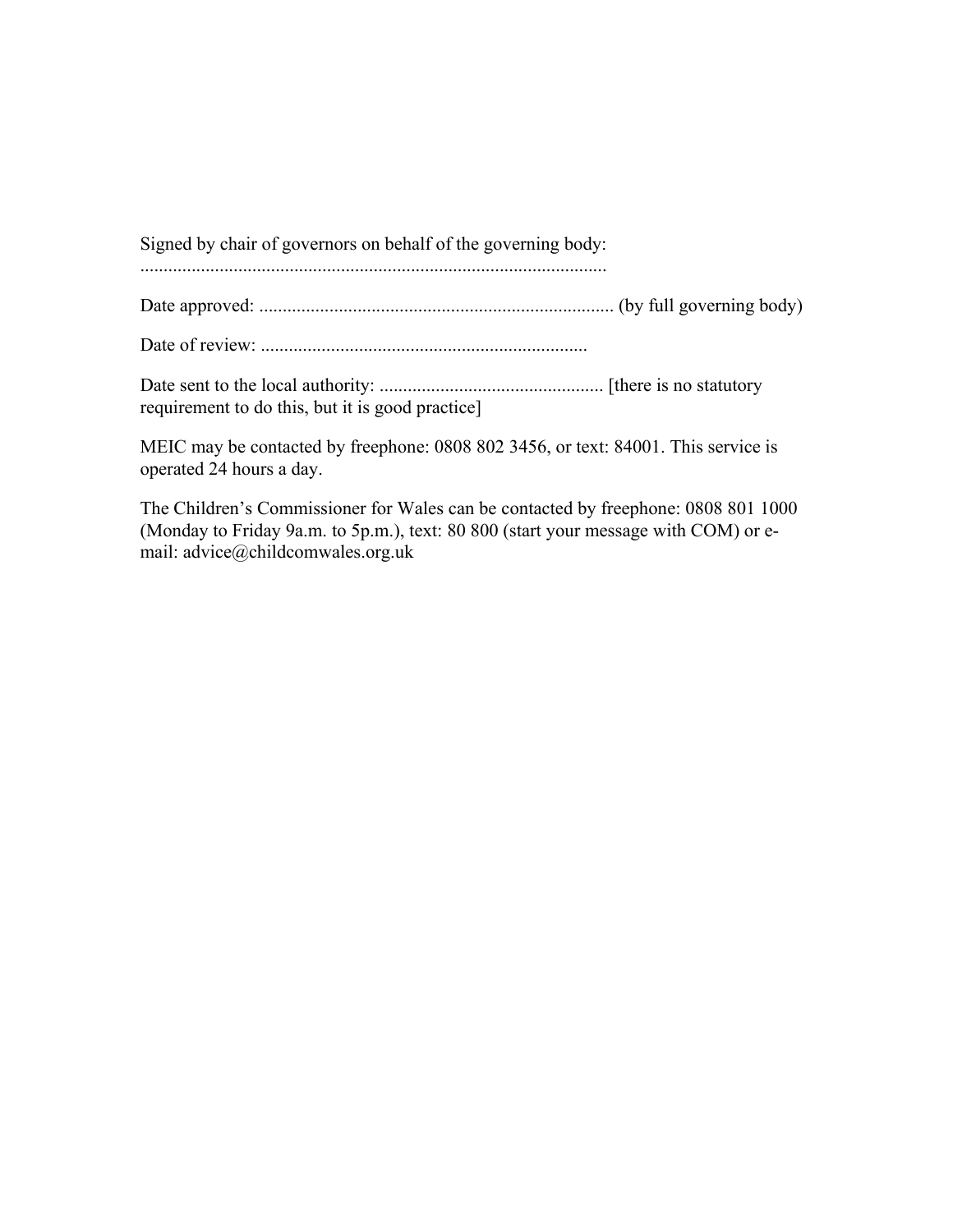

ś

# Appendix A: Summary of dealing with concerns or complaints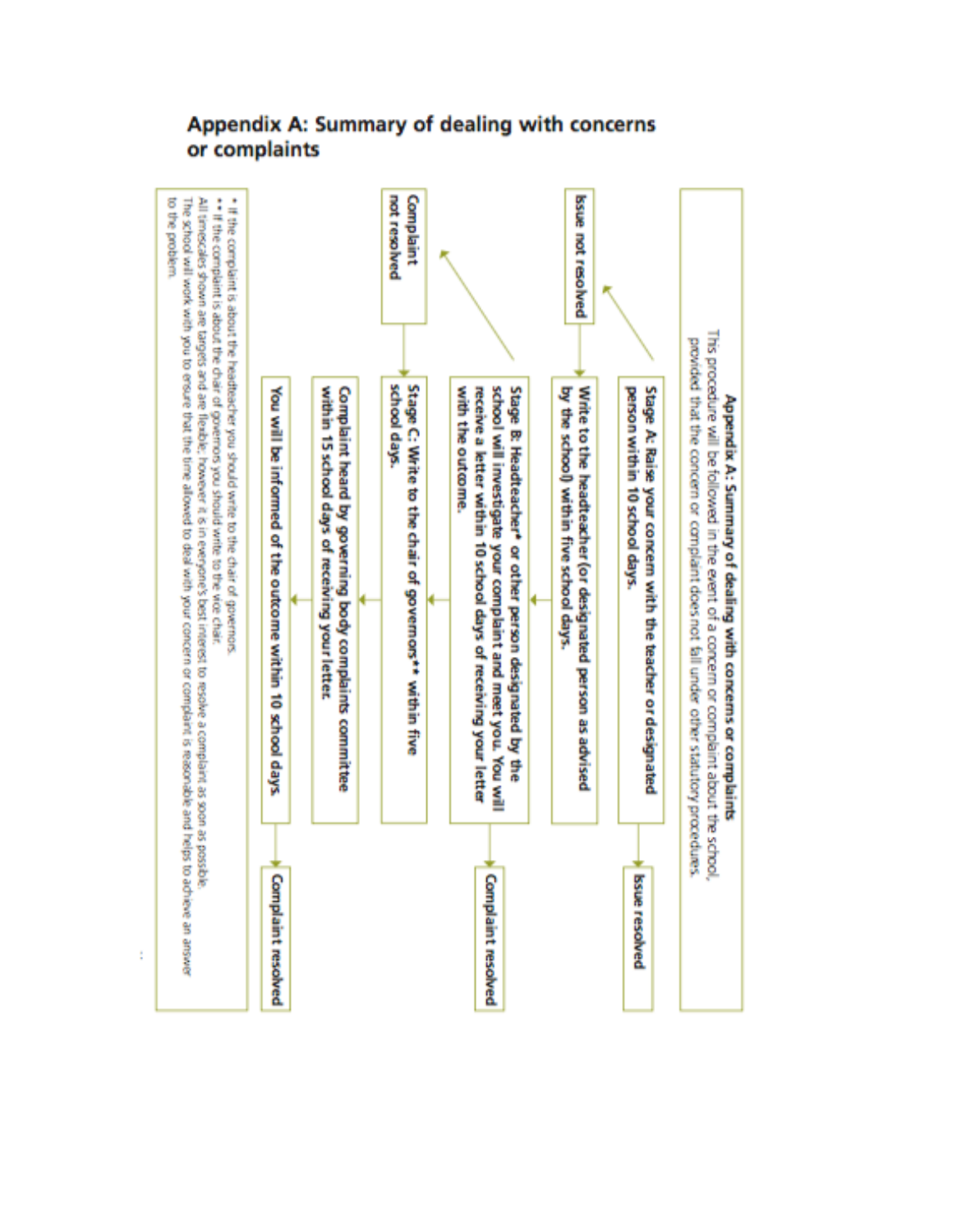#### **Appendix B: Model complaint form**

The person who experienced the problem should normally fill in this form. If you are making a complaint on behalf of someone else please fill in Section B also. Please note that before taking forward the complaint we will need to be satisfied that you have the authority to act on behalf of the person concerned. If you are a pupil the school will help you complete this form, will explain it to you and will give you a copy of it when it is completed.

#### A. Your details

| <b>Surname</b>              |  |
|-----------------------------|--|
| Forename(s)                 |  |
| Title: Mr/Mrs/Ms/other      |  |
| <b>Address and postcode</b> |  |
| Daytime phone number        |  |
| <b>Mobile phone number</b>  |  |
| e-mail address              |  |

How would you prefer us to contact you?

#### B. If you are making a complaint on behalf of someone else, what are their details?

| Their name in full                                 |  |
|----------------------------------------------------|--|
| <b>Address and postcode</b>                        |  |
| What is your relationship to them?                 |  |
| Why are you making a complaint on<br>their behalf? |  |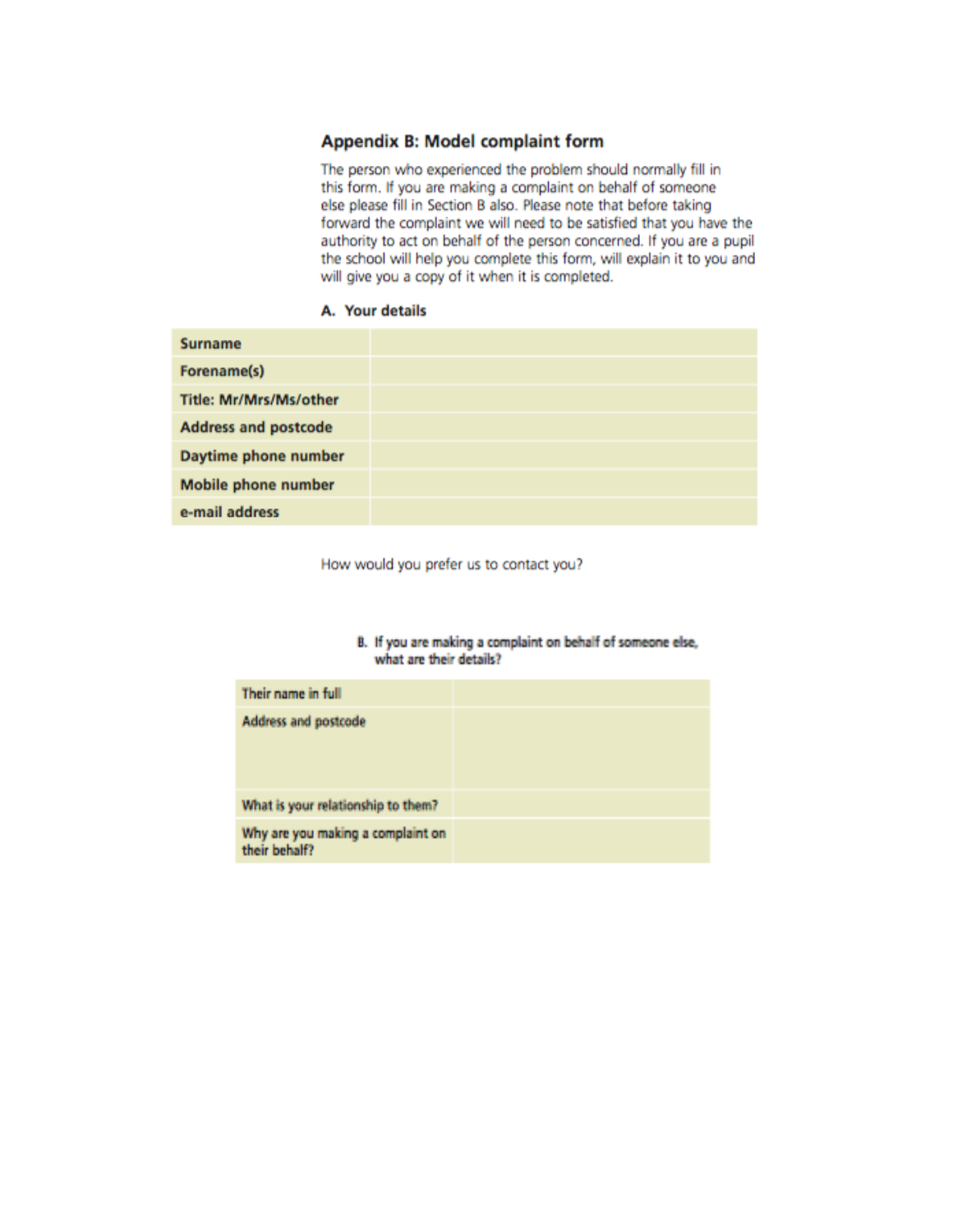| C. About your complaint (continue your answers on separate<br>sheets of paper if necessary)                                                       |       |
|---------------------------------------------------------------------------------------------------------------------------------------------------|-------|
| C.1 Name of the school you are complaining about.                                                                                                 |       |
| C.2 What do you think they did wrong or did not do?                                                                                               |       |
| C.3 Describe how you have been affected.                                                                                                          |       |
| C.4 When did you first become aware of the problem?                                                                                               |       |
| C.5 If it is more than three months since you first became aware<br>of the problem, please give the reason why you have not<br>complained before. |       |
| C.6 What do you think should be done to put matters right?                                                                                        |       |
| C.7 Have you already put your complaint to a member of staff?<br>If so, please give brief details about how and when you did so.                  |       |
| Signature of complainant:                                                                                                                         | Date: |
| Signature if you are making a complaint on behalf<br>of someone else                                                                              |       |
| Signature:                                                                                                                                        | Date: |

Please send this form and any documents to support your complaint to:

[Insert name of complaint handler]<br>[Insert address and contact details of complaint handler]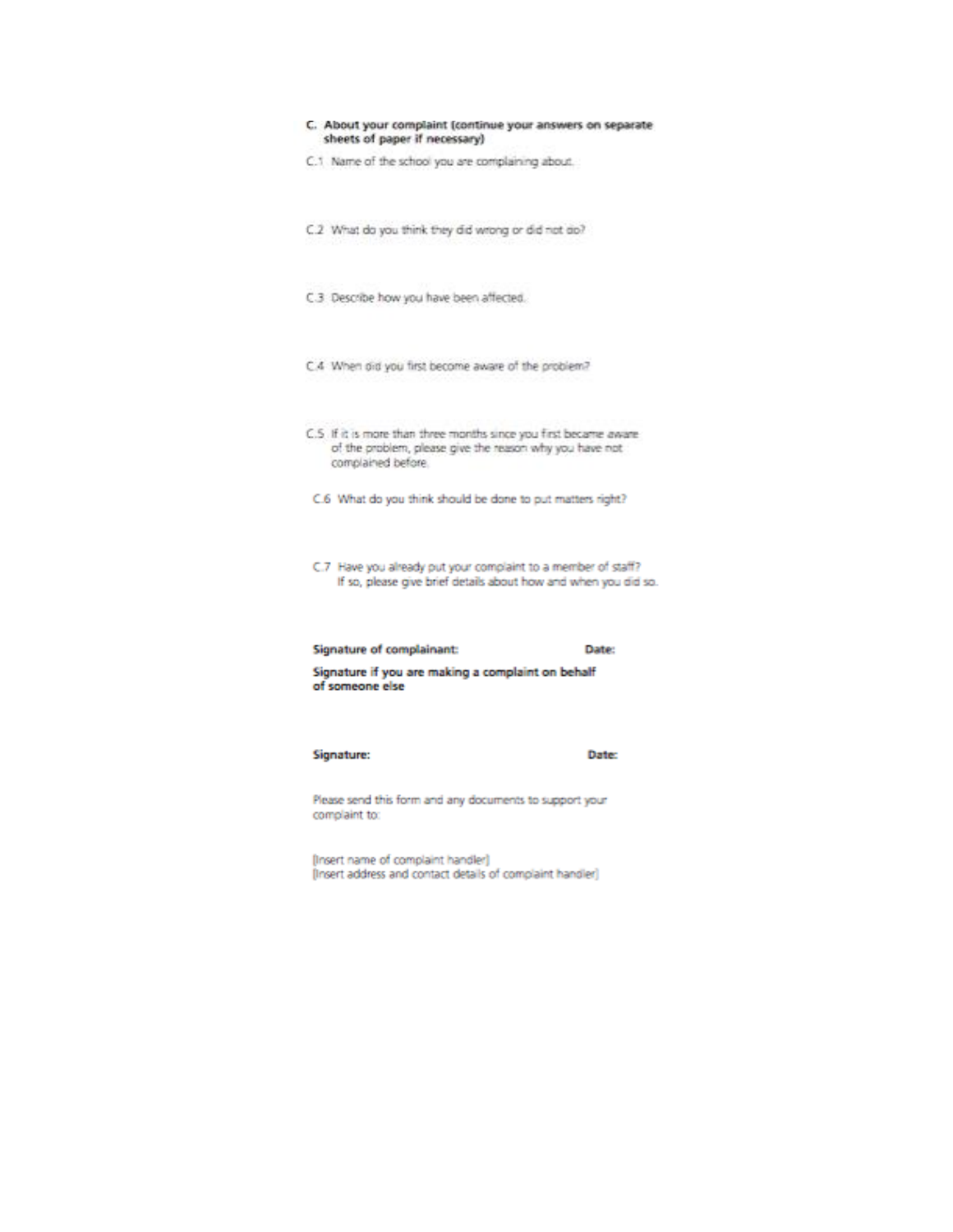## **Procedures and leaflets for handling complaints from or involving pupils**

**Have your say.**  $\lim_{x \to a}$  **Do you have a suggestion, concern or complaint?** By working together we can make a difference.

We want you to feel safe and happy at school, but sometimes you may feel worried, have a concern or want to make a suggestion. We also want to hear about areas of school life that you enjoy and value.

## **If you are worried about something please tell a member of staff straight away so that we can look into it. We will take your concerns and any issues that you raise very seriously.**

If you don't want to raise the concern yourself, you can ask a member of the school council, a member of staff or someone else you trust to take the matter up on your behalf Normally in this school Mrs Caron Thomas or Mrs Claire Jones will do this.

## **When you raise a suggestion, concern or complaint:**

- iii. we will listen to everything you say  $\frac{1}{12}$
- iv. we will ask you questions to help make things clear  $\frac{1}{15}$
- v. we will treat you fairly  $\frac{1}{55}$
- vi. someone can help you, such as a parent/carer, friend, relative or someone else  $\frac{1}{2}$
- vii. the person dealing with your concern will tell you what is happening.  $\frac{1}{2}$ **Privacy**  $\frac{1}{2}$  Usually, we will not tell anyone about what you say unless they are involved in dealing with your concern. Sometimes we will tell other people, for instance, if you or someone else is in danger of being hurt or upset. If this is the case we will explain it to you.

When you have a concern or complaint against another person, then that person will normally have a right to be made aware of the concern or complaint and be allowed to give their side of the story.

## **School council**

If your concern or suggestion affects the whole school or a group of pupils, we might suggest that the school council considers it or you might want to ask the school council yourself.

## **We all want our school to be safe, caring and successful – the best it can be.**

**With your help we can make it so.**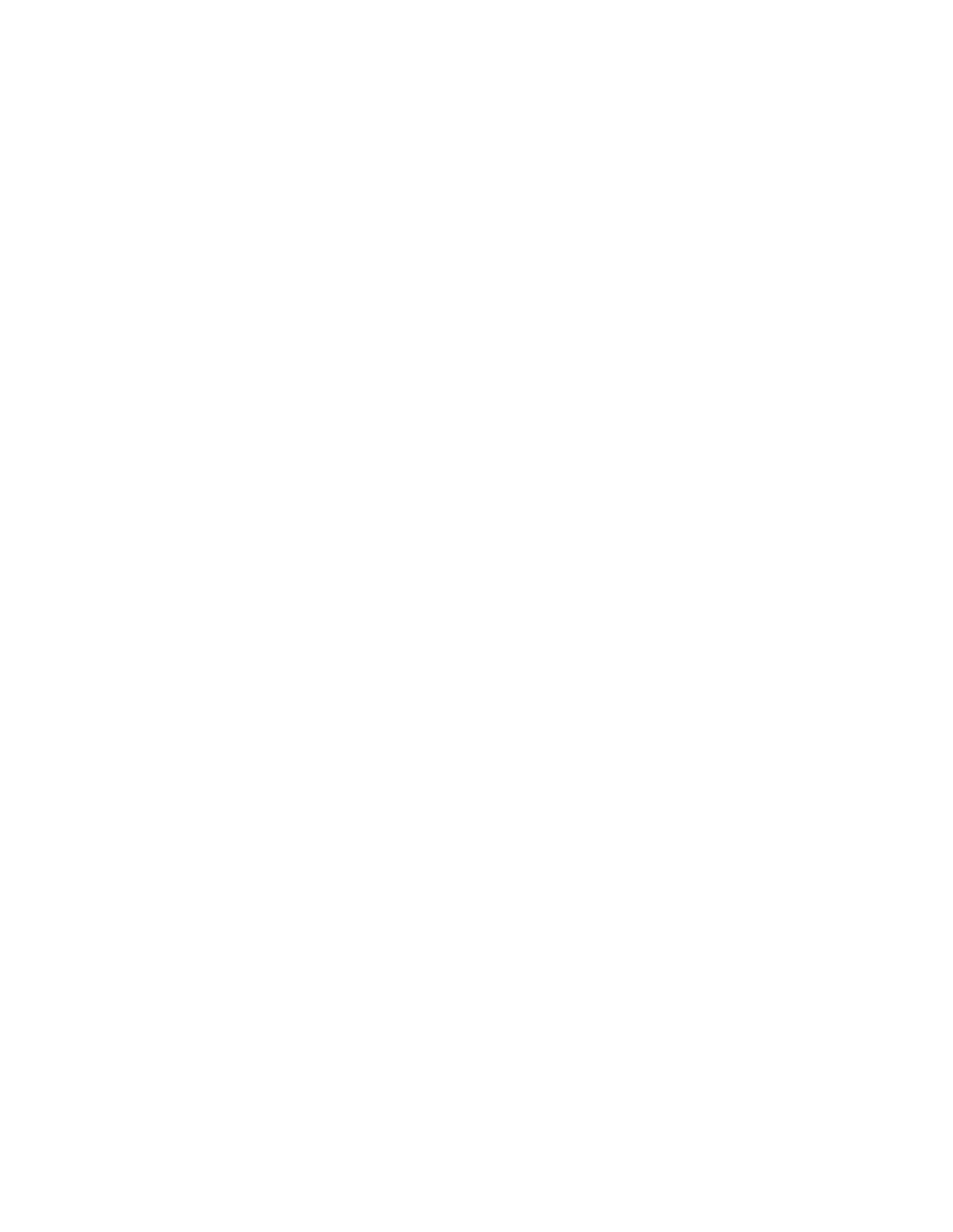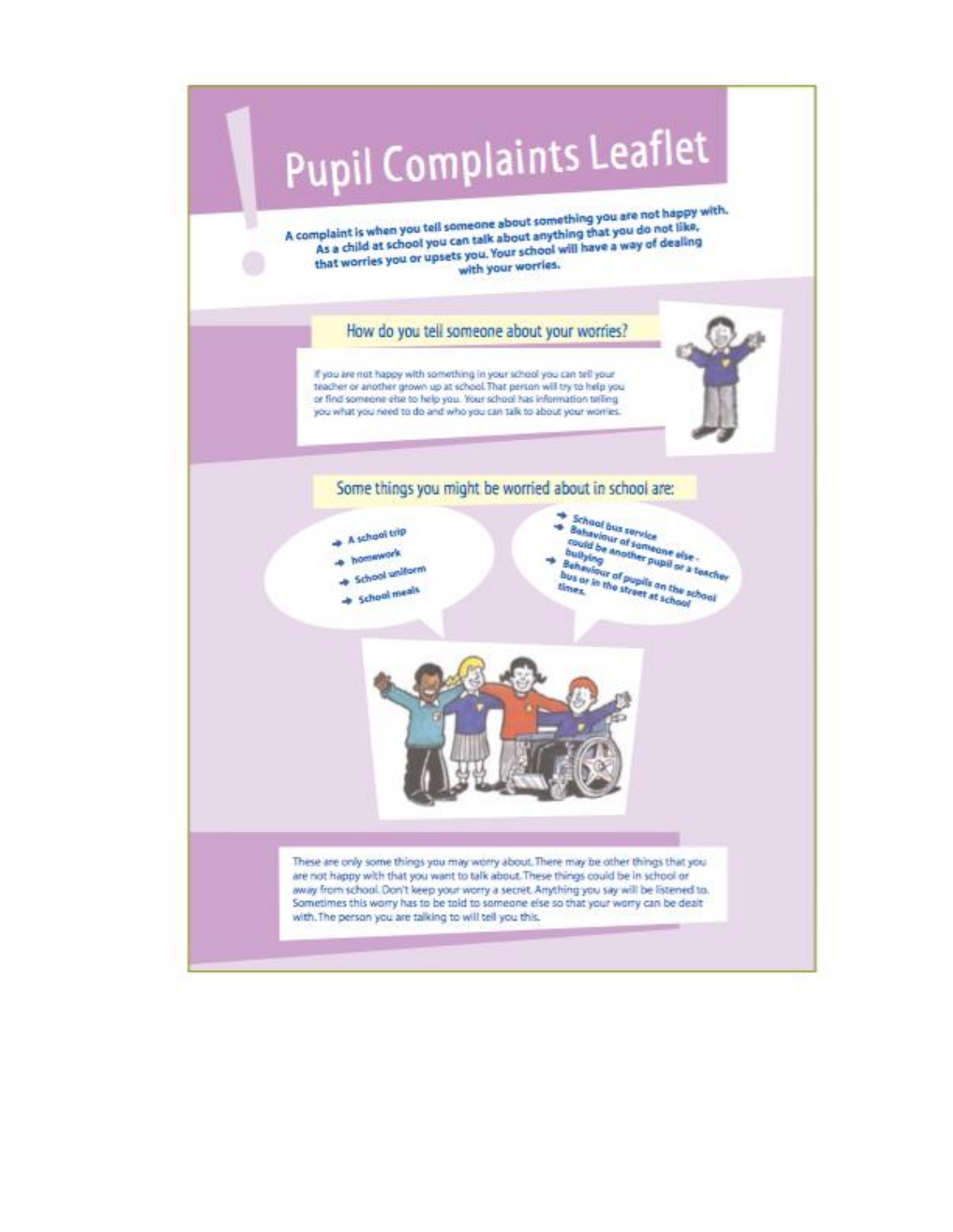

As a pupil you can make a complaint about any matter concerning your school. By law your school must have a procedure for dealing with complaints from many people including parents and pupils.

Where to find the Complaints Procedure

If you want to make a complaint ask a member of staff for a copy of your school's complaints procedure. It will explain how you go about making your complaint. You can also ask the person named in the procedure as a contact point to find someone to help you make your complaint and guide you through the process.



- an event such as a school trip anything about your school life wich as homework, school uniform yoch as homework, voices under meals
- 
- the behaviour of an individualist-for the school bus service example another pupil or member
	- of staff
- something that affects you as a **Pupil** - such as builting puper seen as pumming<br>formsthing that has happened outside school but which is competed outside<br>school - such as the competed to the<br>school - such as the behaviour of
- Papils on a school but or in the



Privacy

All complaints will be kept private. This means that normally it will not be discussed with anyone without your consent. However there are some circumstances where a complaint has to be shared with other people, especially if it means you or another child is in danger of being hurt. If this is the case this will be explained to you.